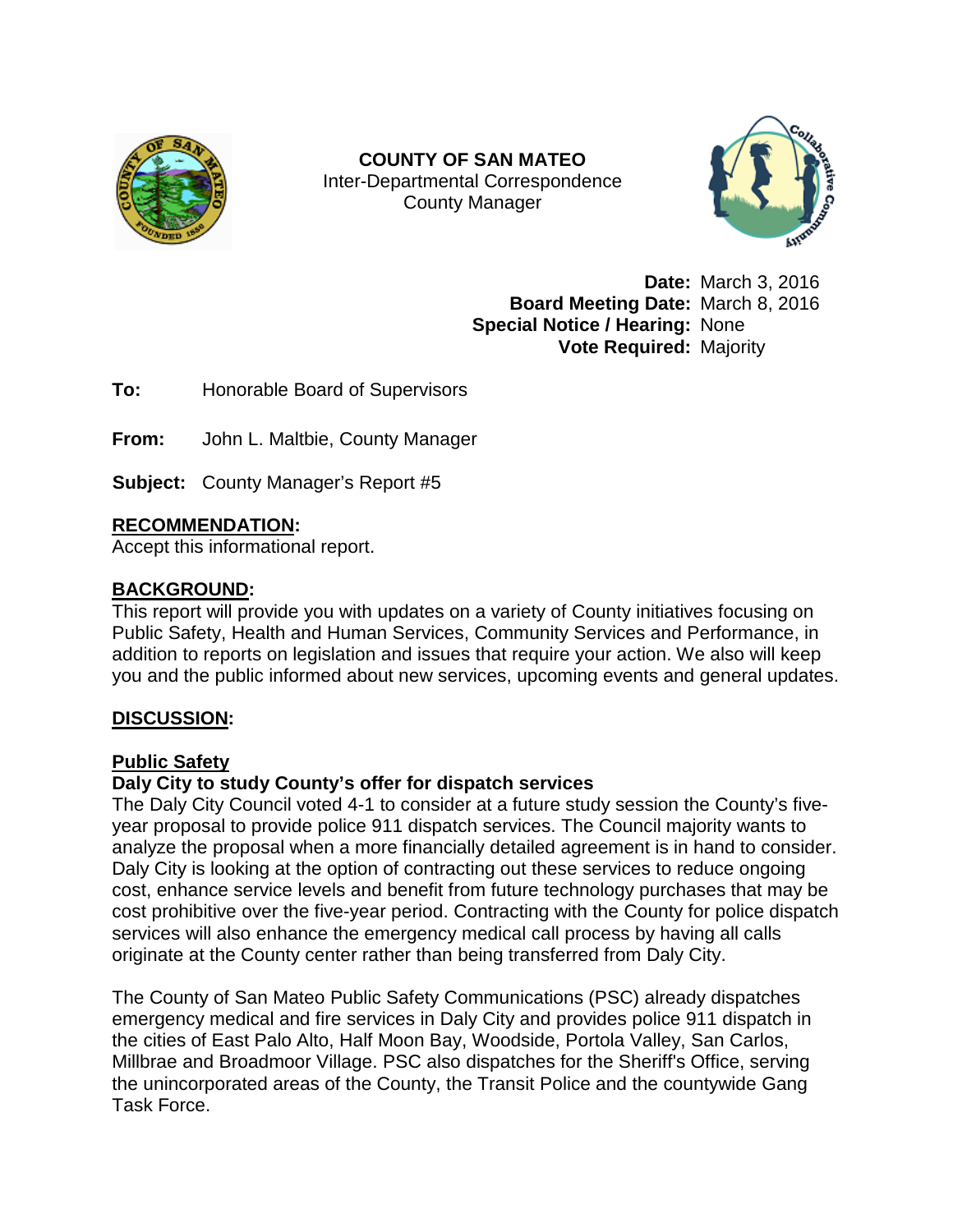#### **Coastside bluff stabilization work finished**

Public Works continue to address the erosion issues in Pacifica that led to emergency boulder placement last month. Bluff stabilization work is complete and DPW is consulting with engineering firms and contractors regarding stabilization of Mirada Road. The appropriate solution is a "soil nailing wall" in which holes are drilled into the slope and nails or steel bars inserted then covered in concrete. DPW prepared conceptual drawings and are actively discussing with both the Coastal Commission and the Army Corps of Engineers whether that stabilization work can be permitted as emergency repairs. If the necessary approvals occur, DPW hopes to being the improvements in April.

### **Health and Human Services**

### **Unincorporated County, cities improve tobacco score**

Unincorporated San Mateo County and several of its cities improved their tobacco control policies this year, according to the American Lung Association. The unincorporated County jumped from a C grade in 2014 to a B in 2015, thanks to the Tobacco Education Coalition's efforts to ban smoking in apartments, condos and townhomes and expand the definition of tobacco to include e-cigarettes. The coalition, which is supported by the Health System, also helped Daly City earn an A grade by removing tobacco products from pharmacies and banning smoking on sidewalks near public spaces. Both of these policies also apply to e-cigarettes. The coalition also saw successes in Burlingame and Brisbane.

### **Community Services**

#### **County may pilot employee commuter bus program**

The County of San Mateo is considering an employee commuter bus pilot program to help its staff travel to and from work without the challenges of traffic and parking. Employees are currently being surveyed to evaluate the need and desire along with preferred times and locations. Currently, County Center in Redwood City and the Health System campus on 37th Avenue in San Mateo are being looked at as possible destinations with origination in Daly City, South San Francisco, Redwood City, Hayward or possibly a South Bay site. A request for proposal was released Feb. 3 with the goal of establishing the pilot by July 2016.

# **Upcoming**

# **Outdoor advertising program being considered**

In coming months, Real Property will bring to the Board a proposal initiating an Outdoor Advertising Program. The proposed agreement between the County and Allvision/Outfront Media will provide a minimum of \$7.875 million in non-tax revenue per billboard over the next 30 years. The first step in the process is an assessment by Allvision/Outfront Media of County-owned land along the Highway 101 and Interstate 280 corridors to determine the most profitable locations for billboards.

# **Housing committee to finalize \$4.9M in federal grant funding recommendations**

The Housing & Community Development Committee will hold a public hearing March 16 to finalize funding recommendations for \$4.9 million in available federal Community